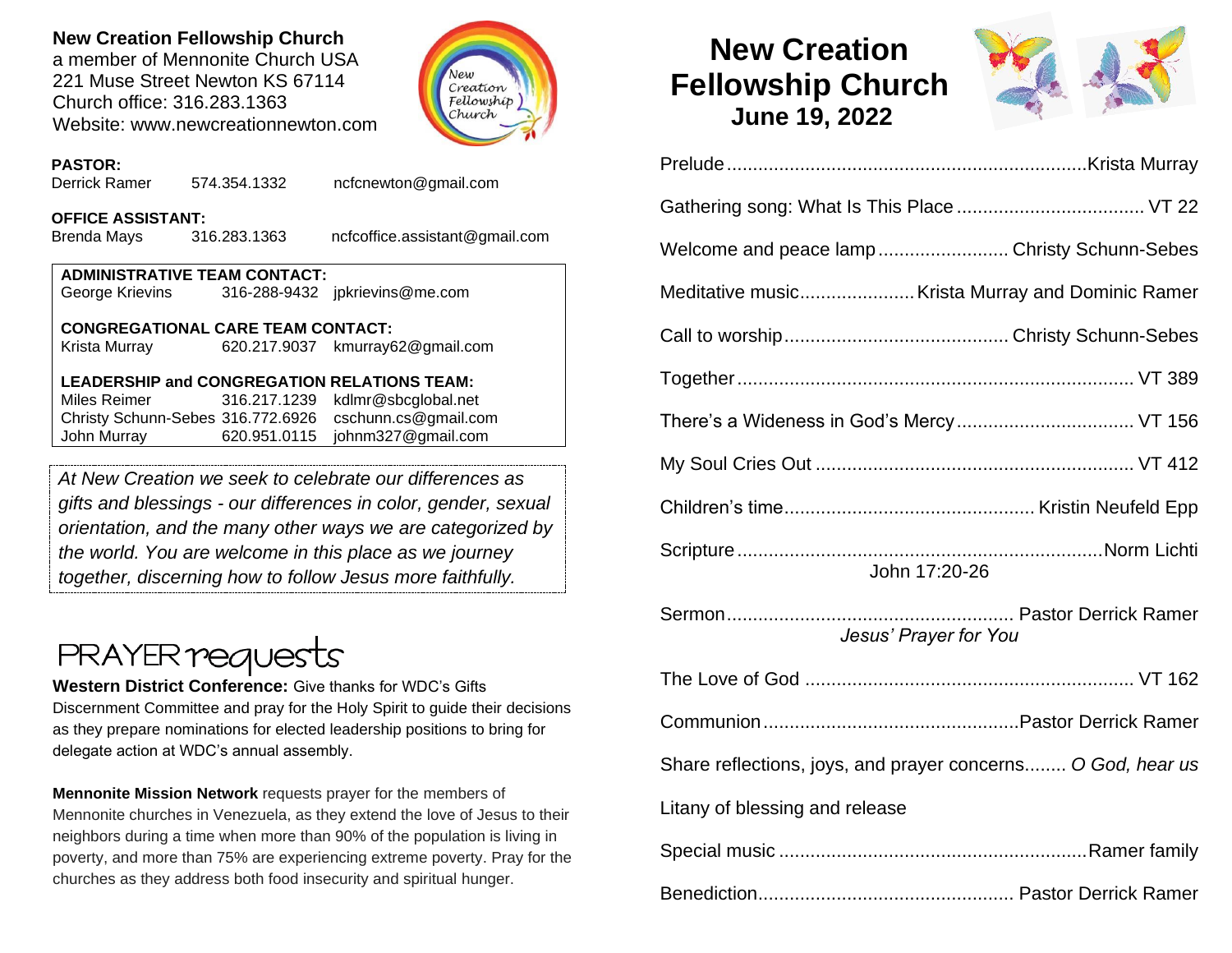#### **Offering – June 12**

General Fund: \$986 Lift Fund: \$2850

|                      | June 19                               | June 26          |
|----------------------|---------------------------------------|------------------|
| Worship leader       | <b>Christy SS</b>                     | Audrey R         |
| Song leader          | Vicki L                               | Gordon H         |
| Musicians            | Krista M                              | lan GG & Aaron R |
| Sound & video        | ?? & Aaron R                          | Jair H & Micah H |
| Children's time      | <b>Kristin NE</b>                     | Rebecca BF       |
| Speaker              | Pastor Derrick R                      | Audrey R         |
| Communion<br>Servers | John M, Andy B,<br>Zeke R & Dominic R | n/a              |
| Care of building     | Miles, Kathy & Chris                  | Horsch family    |

#### **Lectionary Text – June 26**

| 2 Kings 2:1-2, 6-14 | 1 Kings 19:15-16, 19- | Galatians    | Luke    |
|---------------------|-----------------------|--------------|---------|
| Psalm 77:1-2, 11-20 | 21                    | $5:1, 13-25$ | 9:51-62 |
|                     | Psalm 16              |              |         |

**Moving Help:** The Ramer family will be packing up for their move to Goshen on Saturday, June 25. If you'd like to help move their worldly possessions into U-Boxes, vehicles, and a trailer, we will start at 8 am. There will be donuts, milk, coffee, and something for lunch (maybe pizza?).

**Church Retreat:** Based on the results of the congregational survey on Church Retreat this fall, we will stay at New Creation for Retreat. More information will come as plans are made, including a date. If you are interested in serving on a Church



Retreat Planning Team, please contact the Congregational Care Team (Krista, Norm or Amy R).

There is an opening in our **Spiritual Direction Group** for an individual who wants to meet with others for prayerful sharing and listening, paying attention to how God is at work in our lives. The group meets monthly on a weekday morning (9-11 am); our next meeting is scheduled for July 7. Contact Audrey Ratzlaff, if interested or for more information.

**Communion**: We serve gluten free pretzels and grape juice for communion.

**End of Year Contributions:** We only have two more Sundays for contributions for the 2021-2022 budget year. We hope to finish the year strong with contributions to cover our expenses.

**Automatic Contributions:** You can have your monthly contributions automatically withdrawn from your banking account on the  $10<sup>th</sup>$  of each month. Here is the link to the form, if you would like to sign up <https://forms.gle/2Uc2aSVRAKypFG1y8> Contact Brenda if you have questions.

**Fellowship Breakfasts:** The congregational care team would like to propose that we resume some fellowship meal gatherings this summer, outside under the pavilion. In order to avoid the heat of the day we will gather in the morning before the worship service for breakfast. Tentative dates are July 17 and August 21. Watch the bulletin for more details.

Join us for Wichita's 2022 **Pride Unity March**, Saturday, June 25! Shalom [and New C](https://lectionary.library.vanderbilt.edu/texts.php?id=268)reation youth are welcome, as well as family, friends, and anyone else from the congregation who is interested. Please let Melanie Krehbiel know if you plan to attend with our group so we can make sure everyone has a ride. We will meet at the Shalom parking lot and leave around 9:15 am. The march is downtown from 10-11 am. If you would like to stay for the Family Picnic which follows at Naftzger Park, that can also be arranged. The Unity March is free and will start at Warren Plaza in Old Town and end at Naftzger Park with a Family Picnic. Buttons will be on sale at the event for \$7. The button allows attendance to the Family Picnic and all September Pride events. A Facebook post clarifies that the Unity March is not a protest, but a march for unity, acceptance, and support. Flags and appropriate signs are welcome. Contact Mel 785-422-7352 or [melaniekrehbiel@gmail.com.](mailto:melaniekrehbiel@gmail.com)

**Life Enrichment** returns to Bethel College with the start of the fall 2022 semester – it will be on Thursdays starting Aug 25. The place and time remain the same: Krehbiel Auditorium, 9:30 a.m.

**Bethel College's Prison Theater Project** is currently in process, with director John McCabe-Juhnke, Bethel students and seven men from the Hutchinson Correctional Facility minimum-security East Unit. The public performance at HCF is Friday, July 1, 7 p.m., and the project is looking for an audience! If you'd like to go, contact Offender-Victim Ministries in Newton at 316-283-2038 (Mon.-Thurs.) by June 23.